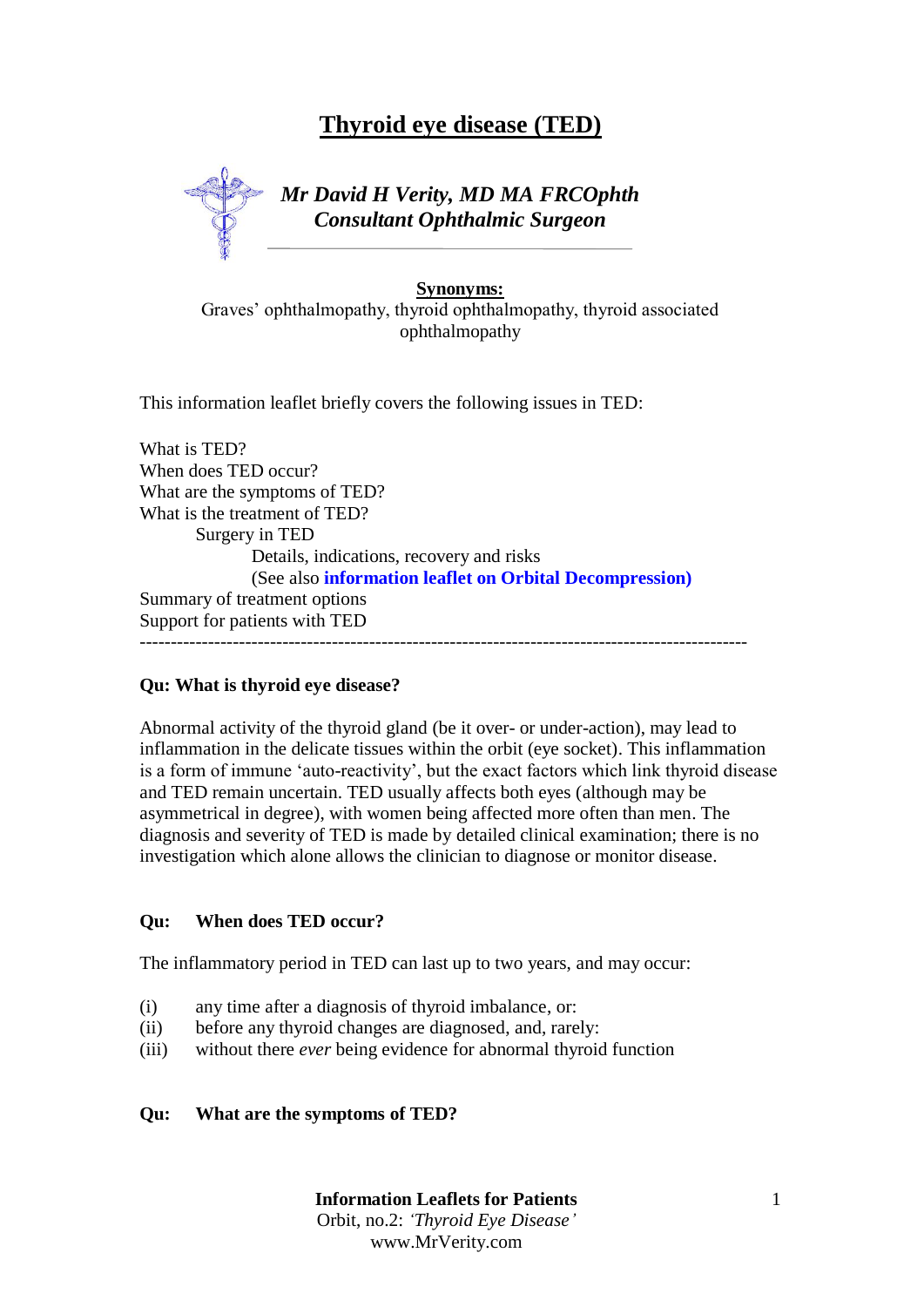Most patients with TED experience only mild symptoms, such as dryness or surface irritation, and others with the mildest form of TED may be unaware of any ocular involvement at all. In those with significant inflammatory changes, the following symptoms may occur:

- 1. Uncomfortable eyes
- 2. Watery eyes
- 3. Red eyes
- 4. Puffy upper or lower eyelids
- 5. Deep orbital ache
- 6. A 'staring' appearance due to retraction of the upper eyelid, a bulging eye (proptosis), or both.
- 7. Double vision, 'ghosting' of images, or eye ache with eye movements.
- 8. Reduced depth of colour (reds appearing 'greyish')
- 9. Visual loss or blurring

## **Qu: What is the treatment of TED?**

### **Mild disease**

In the great majority of people, TED follows a mild course and topical lubricants and / or anti-inflammatory drops alone may suffice. In all patients, thyroid control should be optimised, and smoking – a known risk factor for severe disease – should be stopped. Oral Selenium is now considered beneficial in mild forms of disease.

#### **Significant 'active' disease**

Although the inflammatory phase in TED is typically self-limiting, lasting between one and two years, active orbital inflammation must be treated to avoid debilitating long-term complications (these including eyelid retraction, double vision, proptosis and loss of vision). Current treatments to 'quieten down' active orbital inflammation include oral or intravenous steroids (or other immunosuppressants such as Azothioprine), and low dose orbital radiotherapy, which is considered to reduce the need for (and therefore risks of) systemic immunosuppressive treatment.

### **Sight-threatening TED**

A very small proportion of patients suffer with marked inflammation and do not respond adequately to the treatments mentioned above. In these patients, urgent surgical intervention (within days to weeks) may be necessary to protect vision. This surgery is called 'orbital decompression', because it relieves the inflammatory pressure around the eye and the optic nerve behind the eye.

### **Stable changes in TED**

Other surgery, including operations to treat bulging eyes (proptosis), double vision and abnormal eyelid height or fullness, are usually performed once the disease has settled. Since orbital decompression surgery (to treat stable proptosis) can affect both double vision and eyelid appearance, this surgery, when required, should be performed before muscle or eyelid surgery.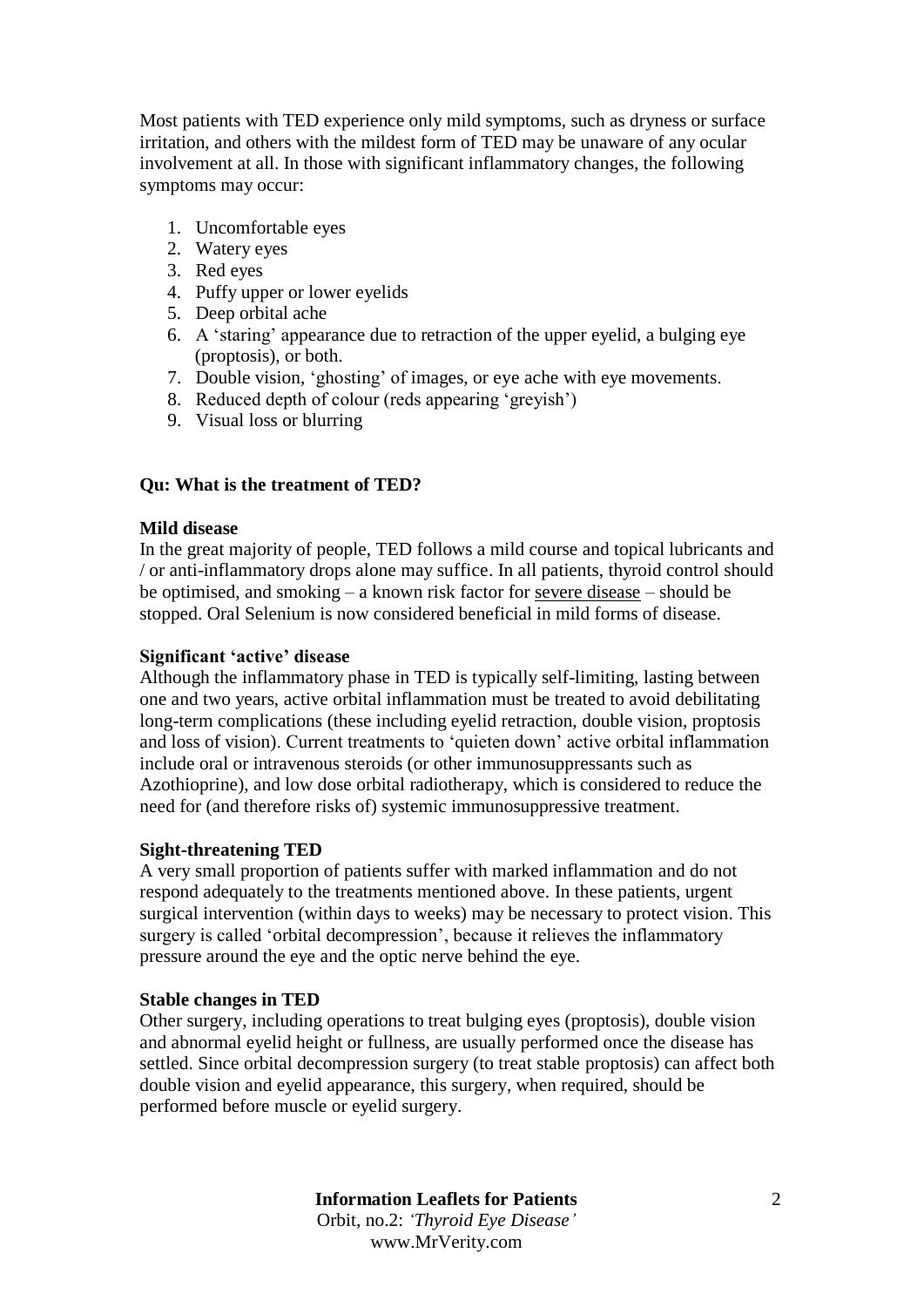## **Qu: When is orbital decompression required?**

Orbital decompression is indicated in the following circumstances:

- 1. Optic neuropathy (visual loss) not responding adequately to immunosupression – urgent surgery may be required.
- 2. High orbital pressure with engorged blood vessels and raised intraocular pressure (secondary glaucoma) – surgery for the 'hydraulic orbit' may be required within a matter of months.
- 3. Stable proptosis ('bulging' eyes) if desired, 'aesthetic' decompression surgery is planned once the degree of proptosis is stable for a minimum of six months, with optimum thyroid control and cessation of smoking.

## **Qu: What does orbital decompression surgery involve?**

The purpose of surgery is to relieve orbital pressure (and thus improve orbital blood perfusion), and increase the available space for the orbital contents (allowing the eye to settle back to a more normal position within the socket).

Surgery is performed under general anaesthetic, typically with one to two days stay in hospital following surgery before being discharged home. The amount of surgery required is influenced by the severity of disease and degree of proptosis. Of the four 'walls' of the orbit, the medial (inner), lateral (outer) and inferior (floor) can be decompressed. A 'medial' decompression is usually done with a very fine incision lying between the skin of the inner part of the eyelids and the eyeball. The outer wall and floor can be decompressed via a  $10 - 15$  mm incision in the skin of the outer corner of the eyelids, this being placed within the natural skin creases.

### **Qu: What is the rate of recovery after orbital decompression?**

Orbital decompression is a *major* operation, and the scale of surgery should not be judged by the small incisions involved. Thus, although the skin incision settles over a few weeks, natural repair of the deeper tissues can take up to 9 months, and accounts for occasional deeper ache or discomfort during this healing phase.

Immediately after surgery a firm pad is placed over the eye(s), and is removed by the doctor or nurse the following morning on the ward. Oral antibiotics, a tapering course of oral steroid tablets, and eye drops are provided before the patient goes home, typically one to two days after surgery.

Swelling and some bruising of the eyelids can develop in the week following surgery, and this can take up to a month to settle completely. As the natural drainage of tissue fluid occurs from the outer corner of the eyelids, fullness of both the upper and lower eyelids is more common after surgery to decompress the lateral wall or the floor. Finally, double vision may occur, or worsen, during this healing period, and can require subsequent surgery to align the eyes. Thus, driving and working following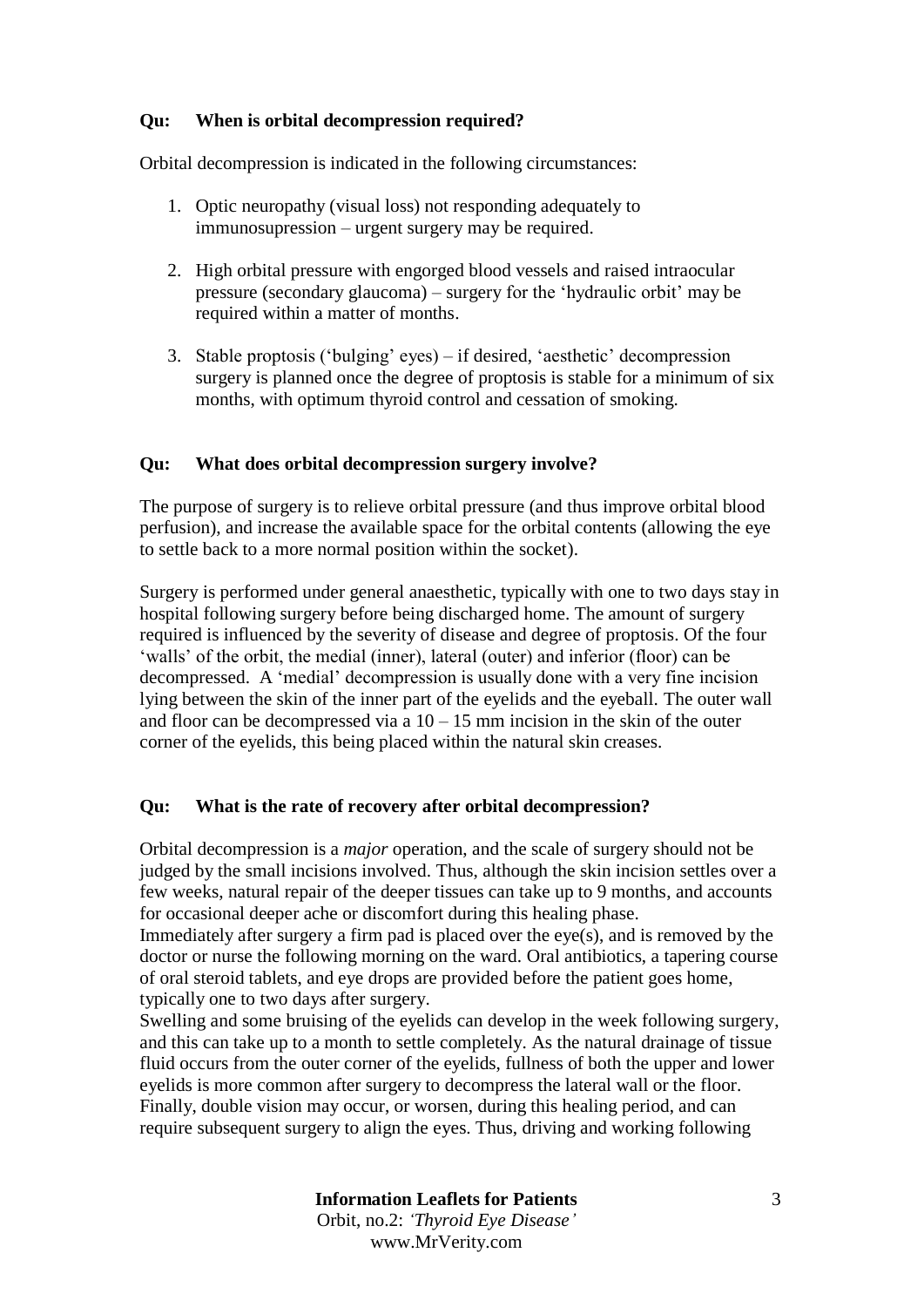surgery may be delayed by several weeks, and this should be taken into account when planning treatment.

## **Qu: What are the possible complications of orbital decompression?** (see also leaflet on Orbital decompression)

As with all surgery, side effects of orbital decompression include infection, scarring, and swelling. Specific side-effects can include a decline in vision, double vision and a change in lid height or position.

With lateral wall decompression, hollowness over the bony lateral wall and a sensation of 'movement' with eating can rarely occur – these tend not to require intervention.

With decompression of the orbital floor (this being undertaken only in patients with more severe proptosis), numbness over the upper cheek and upper front teeth can occur, and in the great majority of patients (over 90 %), this recovers completely.

All forms of decompression surgery carry a risk of permanent visual loss, the risk of this (per eye) being in the region of 1 in 1000. In patients with visual loss *before surgery* visual recovery may be incomplete.

The following applies to 2- and 3-wall decompression only: Because drainage of the air sinuses around the eye may be temporarily affected, nose blowing, flying and scuba-diving MUST be avoided for at least 3 weeks after surgery. Rarely, surgery to improve sinus drainage is required after orbital decompression where medical treatments do not help.

With all surgery, there remains a *minute* risk of neurological injury, and indeed to life itself, this either due to anaesthesia, surgery, or a combination of both. Such devastating complications have not occurred to patients undergoing decompression surgery at Moorfields Eye Hospital, but, as with all surgery, the possible risks and benefits are very carefully considered with each and every patient before surgery is scheduled.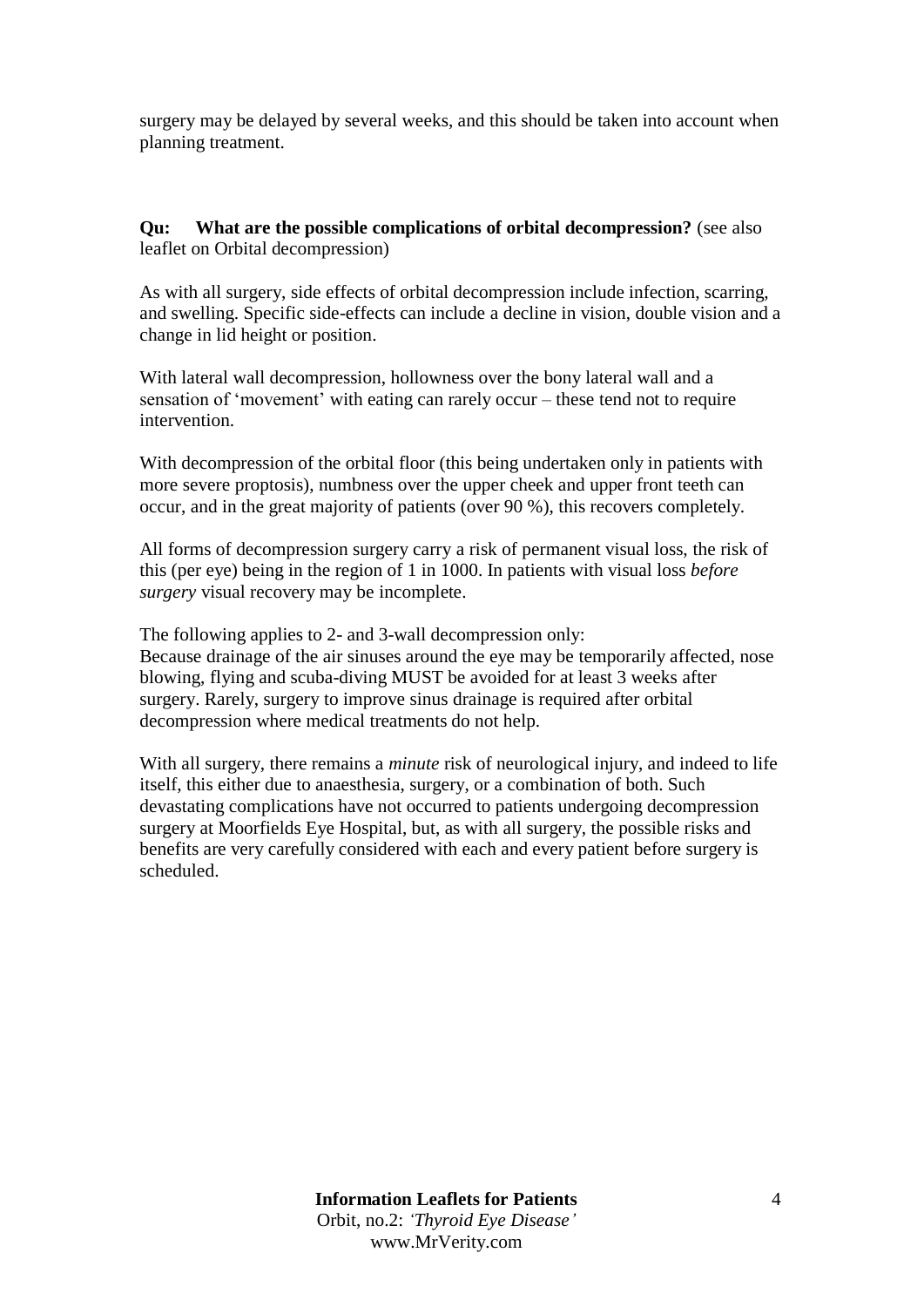## **Summary of treatment options for patients with symptomatic thyroid eye disease**

## *Note: The great majority of people with TED have only mild disease, and may require only topical medication as outlined below.*

*(LA = local anaesthetic (which may include sedation), GA = general anaesthetic)*

*Thyroid control and cessation of smoking in all cases*

## Mild surface inflammation

- Topical lubrication
- Topical steroid drops (tapering short course)
- Oral Selenium

## Orbital inflammation

- Oral or intravenous immunosuppression
- Low dose orbital radiotherapy
- Orbital decompression for visual loss if above measures inadequate (*GA*)

## Stable proptosis (*GA*)

- Lateral wall decompression (single wall)
- Lateral and medial wall decompression (2 wall)
- Lateral, medial and floor decompression (3 wall)

## Double vision

- Immunosuppression and low dose radiotherapy during the active phase
- Incorporation of an optical 'prism' within the glasses for small degrees of stable squint.
- Botulinum toxin injection to align muscles (*LA*)
- Squint surgery in stable cases (*GA*).

## Stable eyelid changes

## (i) Bulky upper or lower eyelids:

Debulking of abnormally bulky tissues (once proptosis addressed – *LA or GA*)

## (ii) Upper eyelid retraction:

Eyelid lowering (*LA*)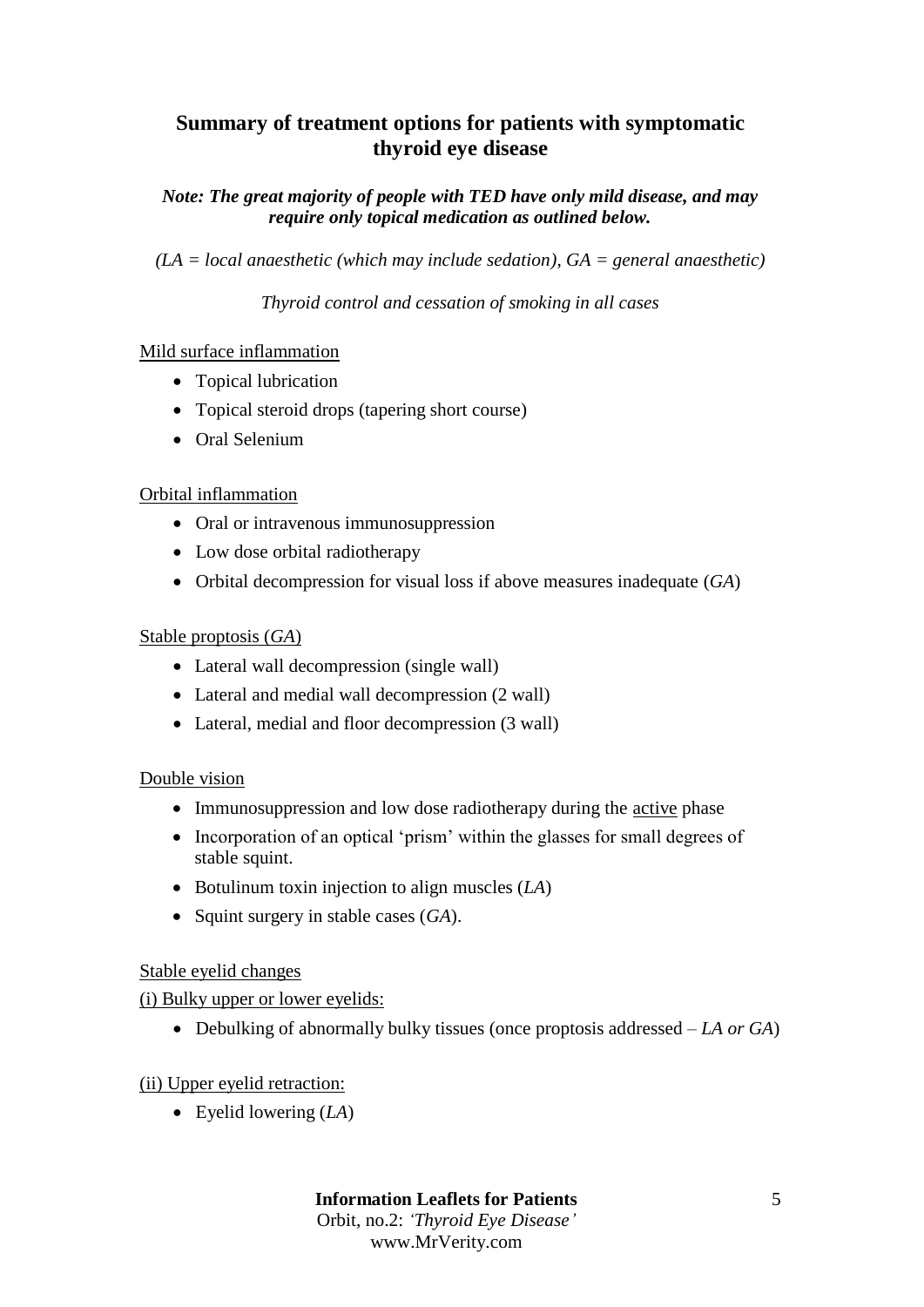(iii) Lower eyelid downwards displacement (excess 'white' above the lower eyelid):

- Decompression if proptosis present *(GA)*
- Elevation of the eyelid with a graft from the hard palate (if displacement persists even after decompression performed) (*GA*)
- Elevation of the eyelid using specific biological materials (*LA or GA*)